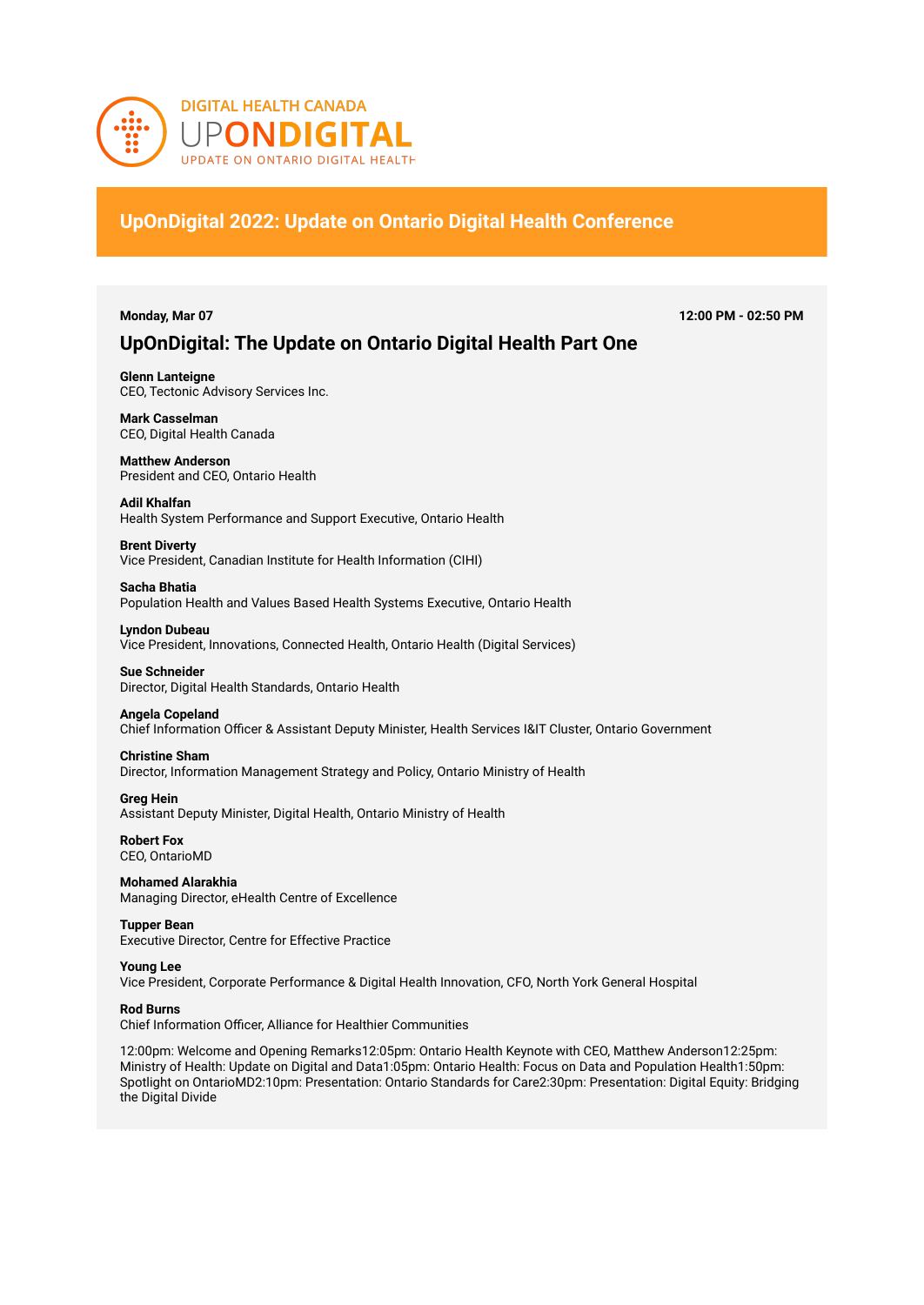**Monday, Mar 07 02:50 PM - 03:20 PM**

# **Concurrent Symposium: How digital enablement supports citizens across the continuum of care**

Hosted by: Telus Health

### **Kathryn Seeley**

Head of Public Sector, Canada, TELUS Health

### **Lisa Saffarek**  Director, Virtual Care, Island Health

### **Mike Wong**

eHealth Saskatchewan

This session will explore how digital technologies can support citizens across the continuum of care, by strengthening continuity of care, providing additional support remotely and empowering patients by putting health information into their own hands. The session will cover how the implementation of digital technologies has improved access to care, reduced barriers, and strengthened outcomes for patients, by equipping them with the information and education to better self-manage their health and wellness regardless of where they are on the continuum. To highlight these benefits, key TELUS Health partners will join the session, to share insights on their own experiences having …

**Monday, Mar 07 02:50 PM - 03:20 PM**

## **Concurrent Symposium: Securing your data in Google Cloud**

Hosted By: Google Cloud

### **Mike Krygier**

Canadian Public Sector Engineering Lead, Google Cloud Canada

### **Farrah Pirani**

Account Executive, Google Cloud

We know that the decision to move applications or data to the cloud ultimately comes down to the ability to trust that a provider will store, process, and manage the customer data in accordance with your preferences, and that you will be able to ultimately maintain control of data on infrastructure you don't own or manage. At Google, we recognize that your data is yours only and guaranteeing the privacy of your data is key. In this session you'll learn how Google Cloud provides a secure platform that delivers transparency and enables sovereignty. It is a foundation that you can …